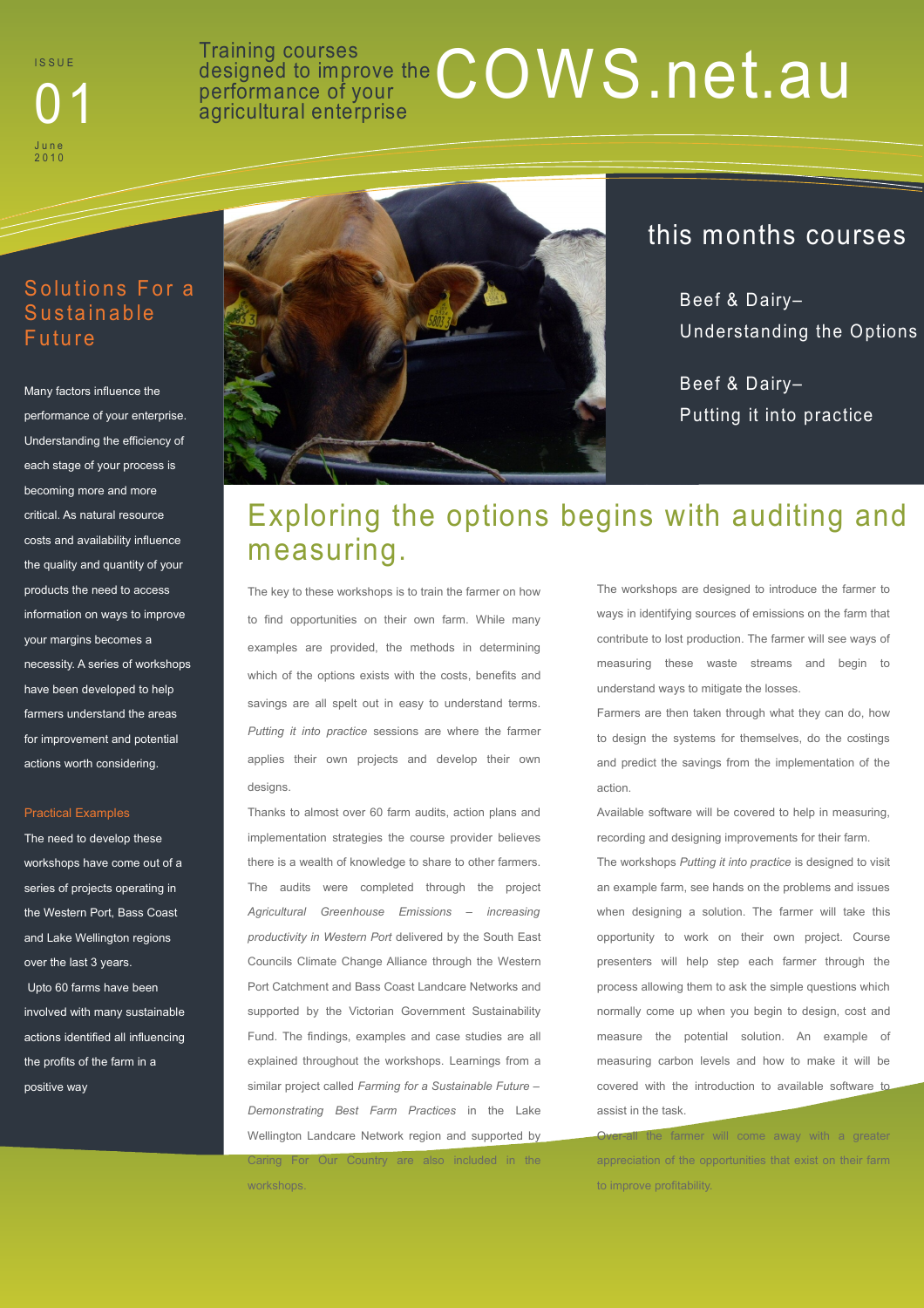# COWS.net.au

Making informative decisions on the farm is the key principle for sustainable farming.

Reducing resource use while increasing production is a win-win situation.

Energy costs are sky rocketing, including feed, electricity, diesel, fertilizers while production returns are marginal. The result is lower profits.

Farmers are spending more and more time on the farm trying to make ends meet.

Water security is on every ones mind.

Understanding where the production benefits are, where costs can be reduced and where time can be saved is a key step in reducing the risk of operating the enterprise. Profits begin to return and you the farmer take control of the variables which are present everyday in the world of farming.

#### Practical Examples

The workshops are designed to introduce the farmer to local contractors and suppliers to help step through how best to design, cost and estimate the potential savings from a local perspective. Similar quotes and designs will be presented with the opportunity in the *Putting it into practice* sessions to design your project with the supplier and contractor.



What farmers really need to know.

The workshops independently cover the tools and information available to make informative decisions.

#### Workshop Content:

#### Course 1 & 2 **Understanding the options (Beef or Dairy)**

- Step through the process of auditing
- What data is required and in what form?
- Calculate emissions on the farm using available software.
- Identify production drivers
- Explore industry best practice and opportunities.
- Establish areas for abatement . Including emissions, water, waste, \$'s and time.
- Understand how to measure and record your performance
- Learn Government incentives, policies and relevant regulatory requirements.

#### Course 3 & 4 **Putting it into practice (Beef or Dairy)**

- •Carry out a real audit on a farm
- Collect the data that is required and in the appropriate form.
- Calculate emissions on the farm using available software and real data.
- Walk around the farm identifying opportunities.
- •Listen to local contractors /suppliers on how to best design your project.
- •Design your own project.
- Identify the costs, benefits and savings of your project.

## **SOFTWARE** Monthly Picks

EYE ON IT

**Trends** 

every day.

Current Industry

Developments in sustainable farming practices are changing at a rapid rate. New technologies, practices and information are popping up from various sources

At [www.cows.net.au](http://www.cows.net.au/) we aim to keep you informed. Consider it a hub for new ideas, developments and news on your industry with regards to sustainable farming.

Computer software can assist in making informative decisions. Everything from simple auditing tools, measurement techniques and opportunity tracking. Monthly pics is designed to show case the software tools available to assist with making decisions.

### Workshop Presenters & Sponsors

**The series of workshops are supported by the South Eastern Councils Climate Change Alliance.** 

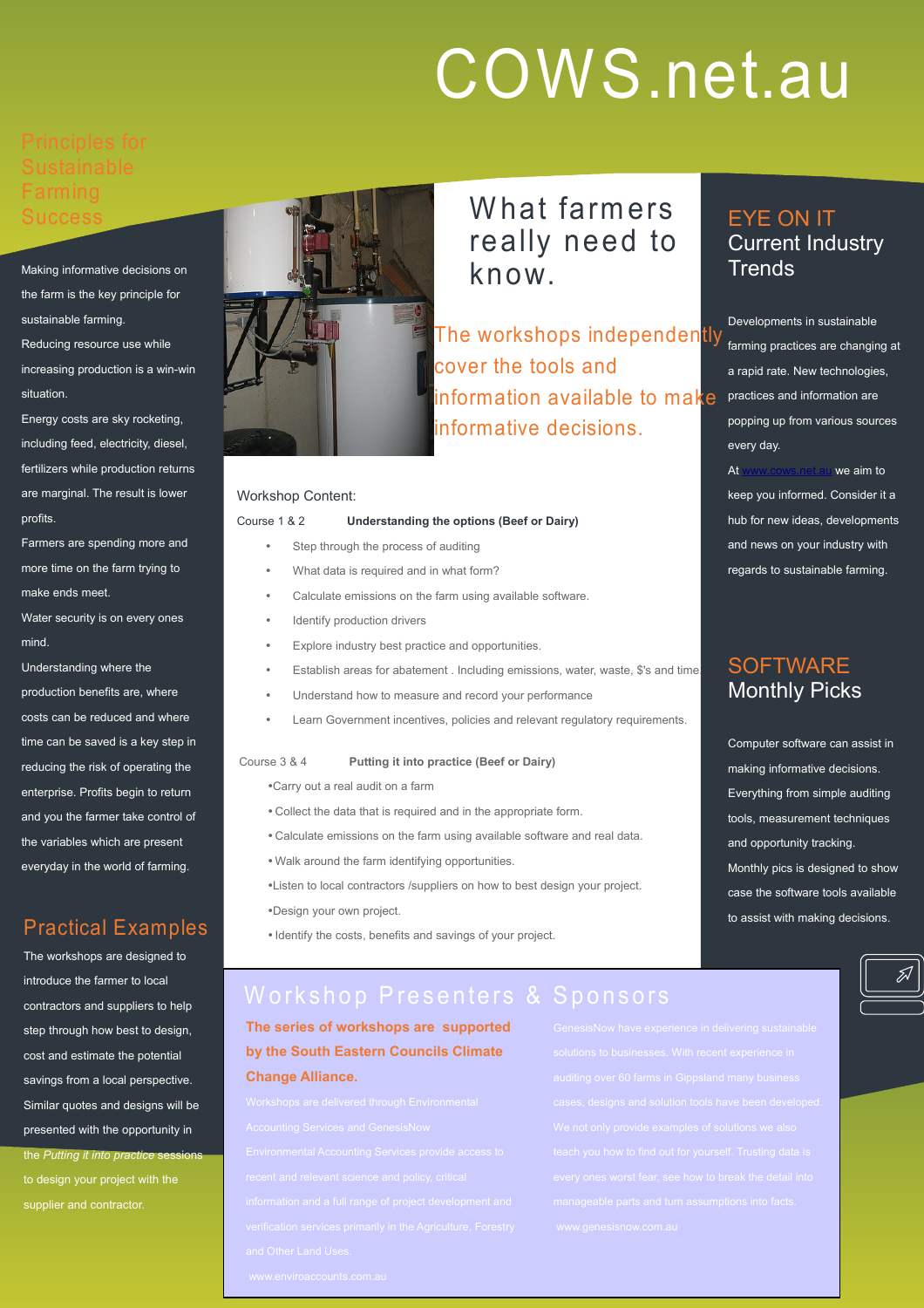## COWS.net.au

## echnology Solutions & Practice Changes







Some of the topics covered include:

Renewable energy systems Solar Hot water Solar PV Solar Cooling Wind Geothermal Methane Digester's Wood gasifiers

What are REC's and what are the pro's and con's?

What is a feed in tariff?

Heat recovery (Dairy) Water reuse Effluent systems (Dairy) Plastic & net wrap

#### Water

Measurement Harvesting Solar water pumping vs diesel & electricity Reduction – What can I do about evaporation? Where else can I get water from? (Dairy)

Pasture/Feed

??????

Vegetation – can it improve profitability? Diesel savings – what can I do to save fuel? See ways of measuring carbon and how to make it!

#### Dairy – into the future

See how the dairy shed can be transformed over several steps to achieve zero emissions and zero Waste **energy costs.** Waste